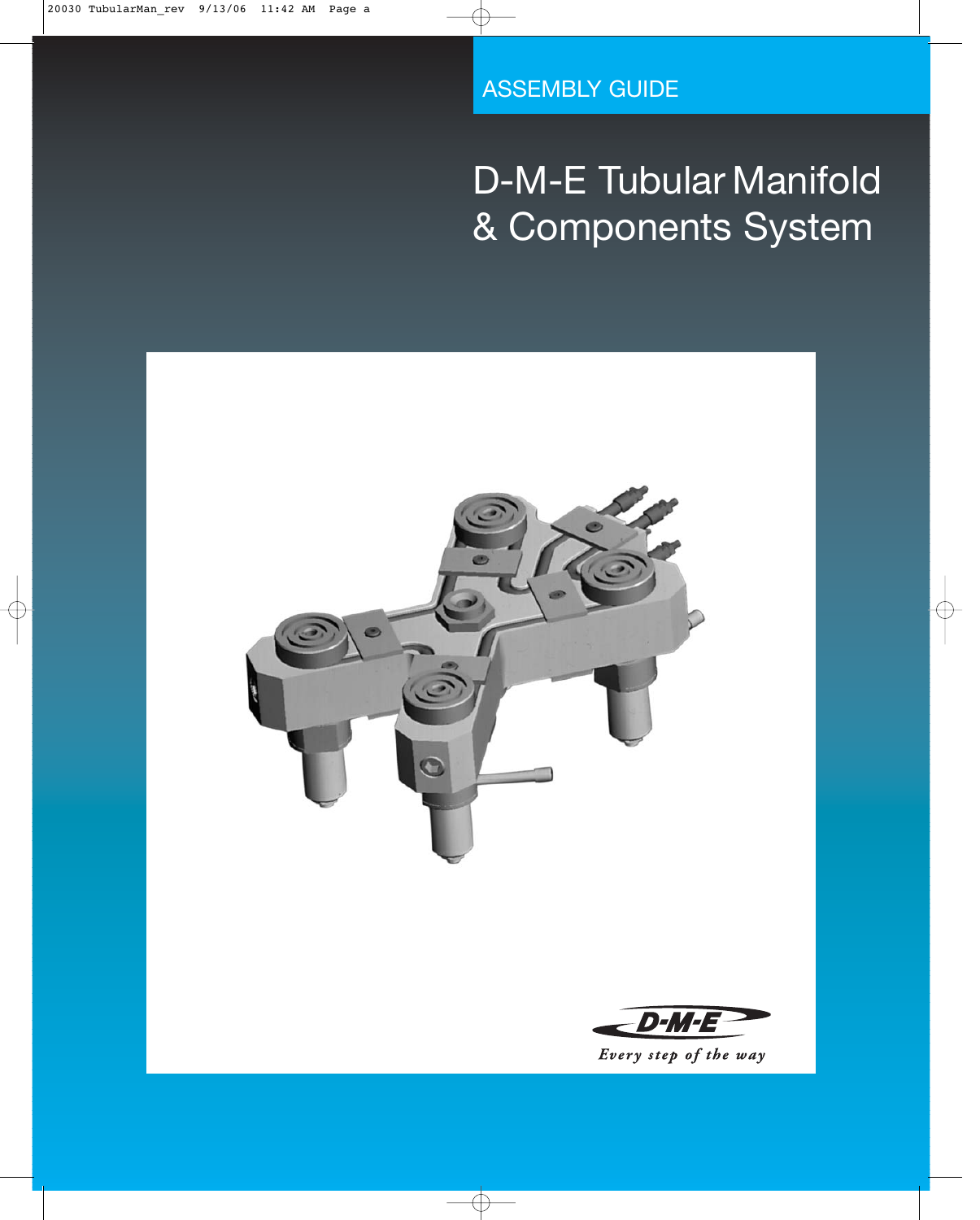*To our customers:*

*D-M-E created this manual to assist you in the installation of our Tubular Manifold and Components System into your mold base.*

*The contents of your tubular manifold and components system is simply the machined manifold and its supporting components (nozzles, tips, support pads, etc.). No other plates or work will be supplied with this package.*

*If during setup and installation you have questions that are not answered in the enclosed guide, please contact our Technical Service Department toll-free at: 888-4DME-HOT (888-436-3468).*

*D-M-E Company 8am - 5pm EST 29111 Stephenson Highway (800) 626-6653 (U.S.) Madison Heights, Michigan 48071 (248) 398-6000*

*Fax (248) 544-5707*

### **Customer Reference Information**

Please review the following information and determine if it is correct. If the information is not correct, please phone D-M-E Technical Service toll-free at 888-4DME-HOT (888-436-3468). This will better assist us in troubleshooting and providing correct replacement parts, should they ever be needed.

|  |  |  | <b>CUSTOMER REFERENCE CHART</b> |
|--|--|--|---------------------------------|
|--|--|--|---------------------------------|

Customer Name

Customer Purchase Order Number

End-User Name

Drawing Number (Found in the title block on D-M-E supplied drawings.)

Contact Number

(Found in the title block on D-M-E supplied drawings.)

Inasmuch as D-M-E has no control over the use to which others may put this material, it does not guarantee that the same results as those described herein will be obtained. Nor does D-M-E guarantee the efficacy or safety of any possible or suggested design for articles of manufacture as illustrated herein by any photographs, technical drawings, and the like.

Each user of the product or design should make his/her own tests to determine the suitability of the product or any product, for the design, as well as the suitability of the product, or design, or both for his/her own particular use.

Statements concerning possible or suggested use of the products or designs described herein are not to be construed as constituting a license under any D-M-E patent covering such use or as recommendation for use of such materials or designs in the infringement of any patents.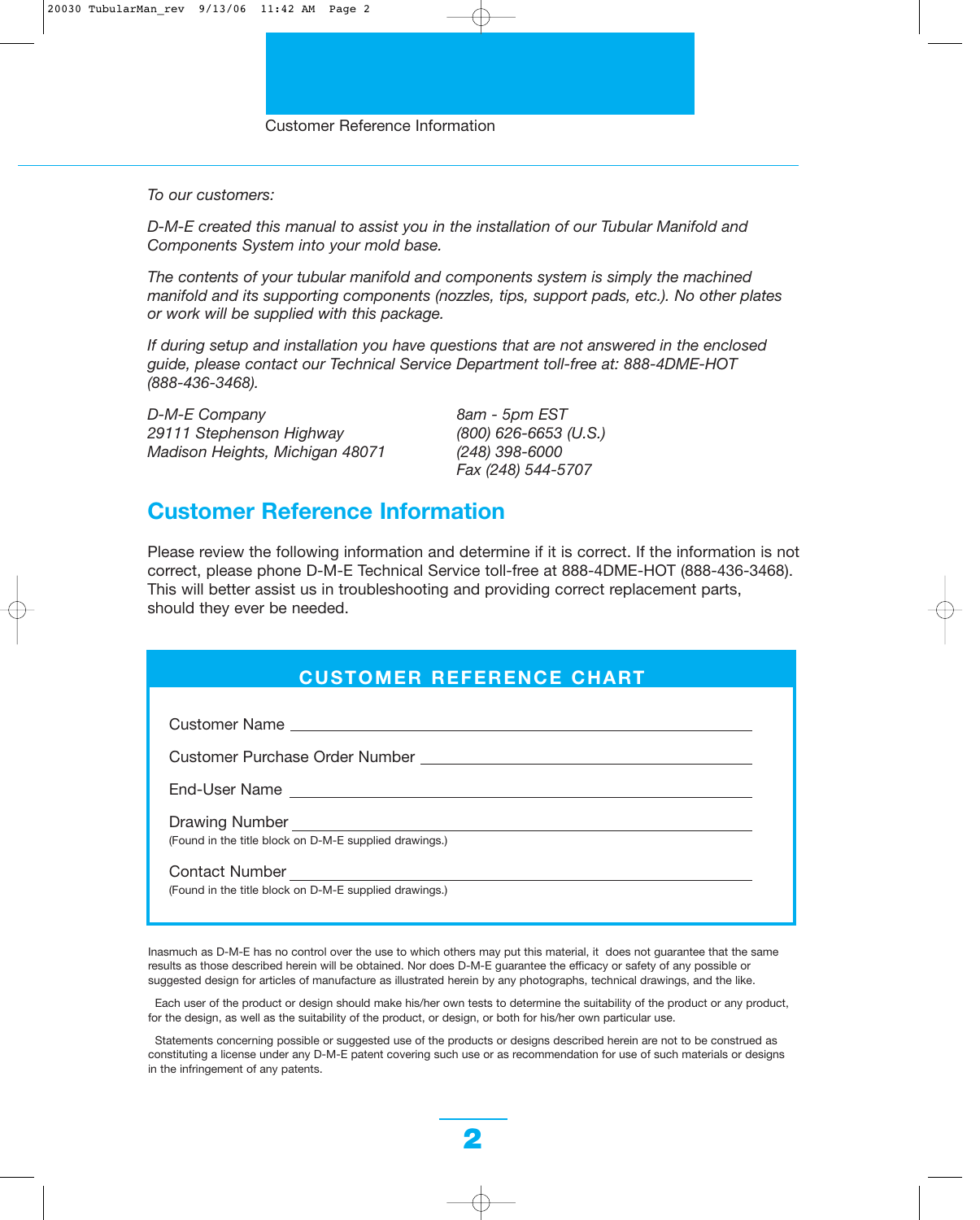Table of Contents

### **TABLE OF CONTENTS**

|                    | $\overline{\mathbf{4}}$ |
|--------------------|-------------------------|
|                    | 5                       |
|                    | 6                       |
|                    | 6                       |
| ▶ Operational Hint |                         |
|                    | $\overline{7}$          |
|                    | 7                       |
|                    | 8                       |
|                    | 8                       |
|                    | 9                       |
|                    | 9                       |
|                    | 10                      |
|                    | 12                      |
|                    | 12                      |
|                    | 13                      |
|                    | 14                      |
|                    | 15                      |
|                    | 16                      |
|                    | 16                      |
| ▶ Operational Hint |                         |
|                    | 17                      |
|                    | 17                      |
|                    | 17                      |
|                    | 18                      |
|                    | 19                      |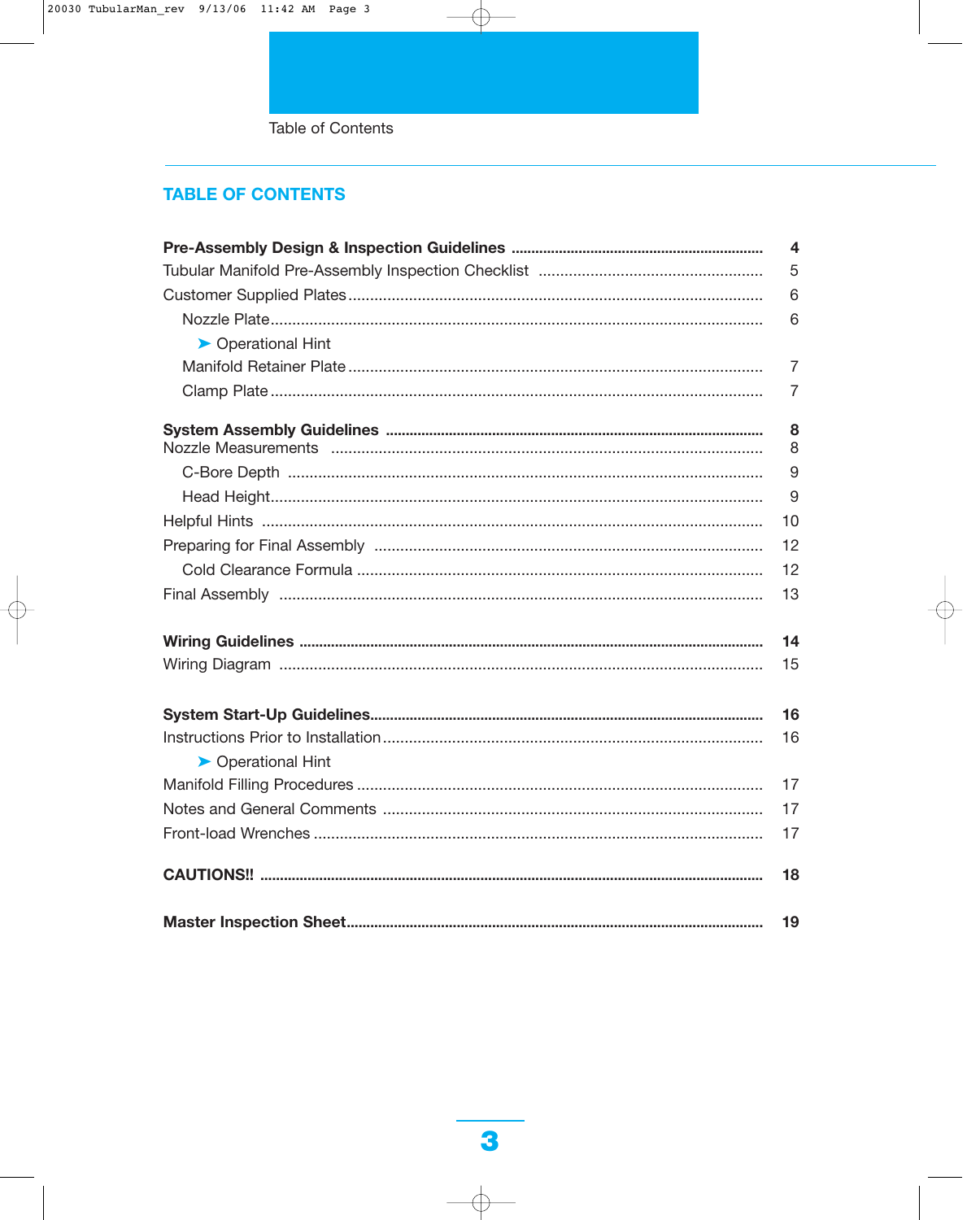### **Guidelines**

**To ensure success of each hot runner application, it is important that mold designers take the following factors into consideration:**

- 1. Selection of proper steel for the nozzle gate area.
- 2. Proper machining of gate detail to supplied print.
- 3. Proper cooling of the gate area to ensure proper gate vestige and to minimize drool or stringing of the material.
- 4. Adequate cooling in the nozzle plate, manifold retainer plate and/or support blocks (used to enclose the system), and the top clamp plate (items not included).
- 5. Use of the proper number and size assembly screws to provide required system support (customer to supply).
- 6. Allowance for adequate system cold clearance to permit later thermal expansion.
- **NOTE: Please treat these suggestions as guidelines only. Always follow standard mold making industry practices to ensure the proper function of the mold and hot runner system.**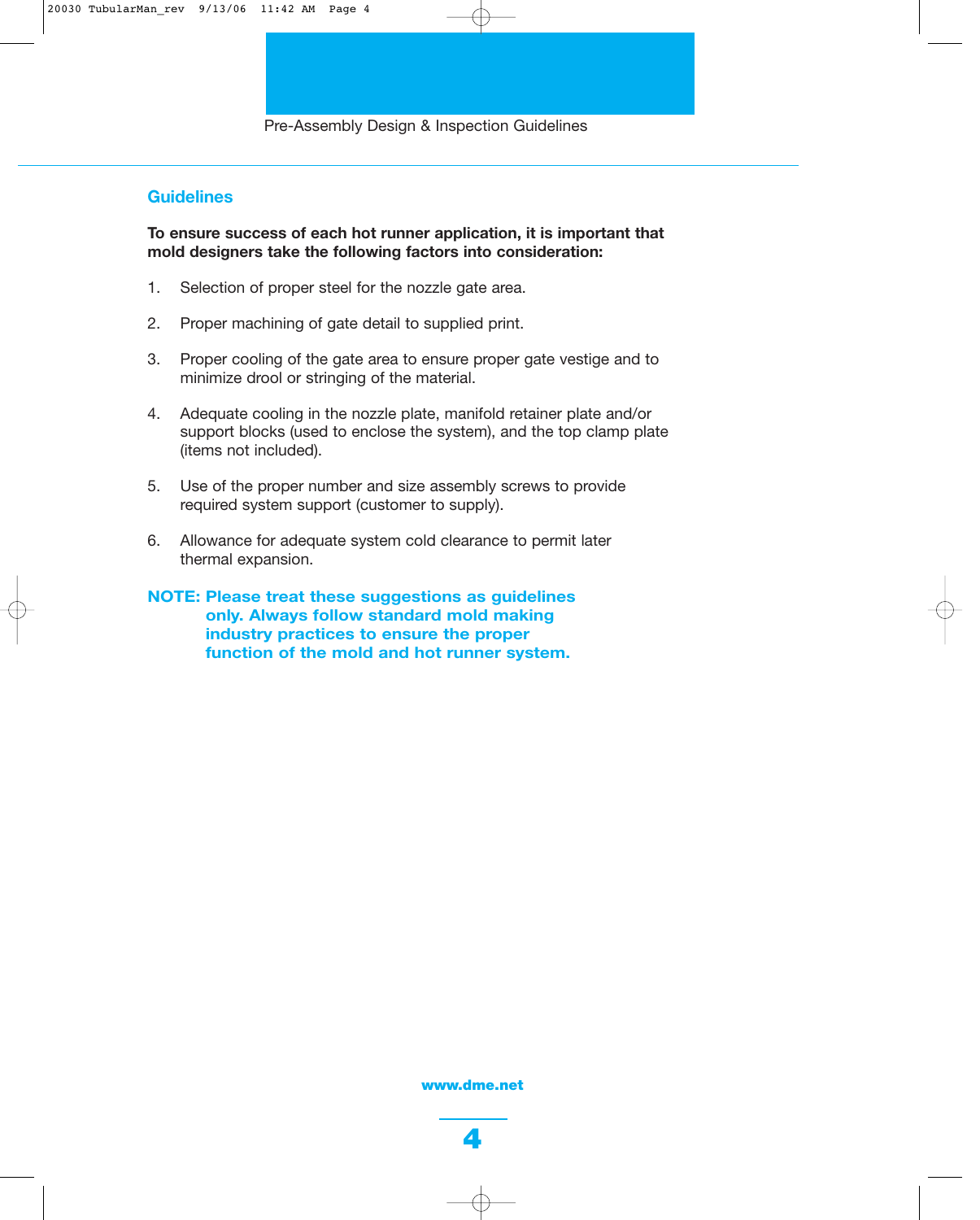### **Inspection of the Tubular Manifold & Components**

**Prior to system assembly, we strongly suggest you complete the following checks and establish the procedures that will facilitate proper system assembly.** 

- 1. **Check the parts list** to ensure that all components are of the proper part numbers, and that correct quantities are supplied.
- 2. **Check all supplied heaters** for proper resistance in ohms (Ω) and for excessive resistance to ground conditions by doing the following:
	- **a.** Refer to table supplied in the design package for each heater used in your system.
	- **b.** Note the resistance.
	- **c.** Measure each corresponding heater's resistance and determine if they are equivalent. (Excessive resistance to ground is defined as a reading to ground of 20,000  $\Omega$  or less.)
	- **d.** Heater resistance should be +10% of listed rating.
- 3. **Manifold:**

Confirm that the nozzle locations are correct. Use the supplied manifold drawing to establish the shape of the clearance pocket needed in the manifold retainer plate.

### **NOTE: The system design package sent to you by the Applications Engineering Department should be used to establish the correct installation dimensions for your system.**

**Questions? Call D-M-E toll-free at 888-4DME-HOT**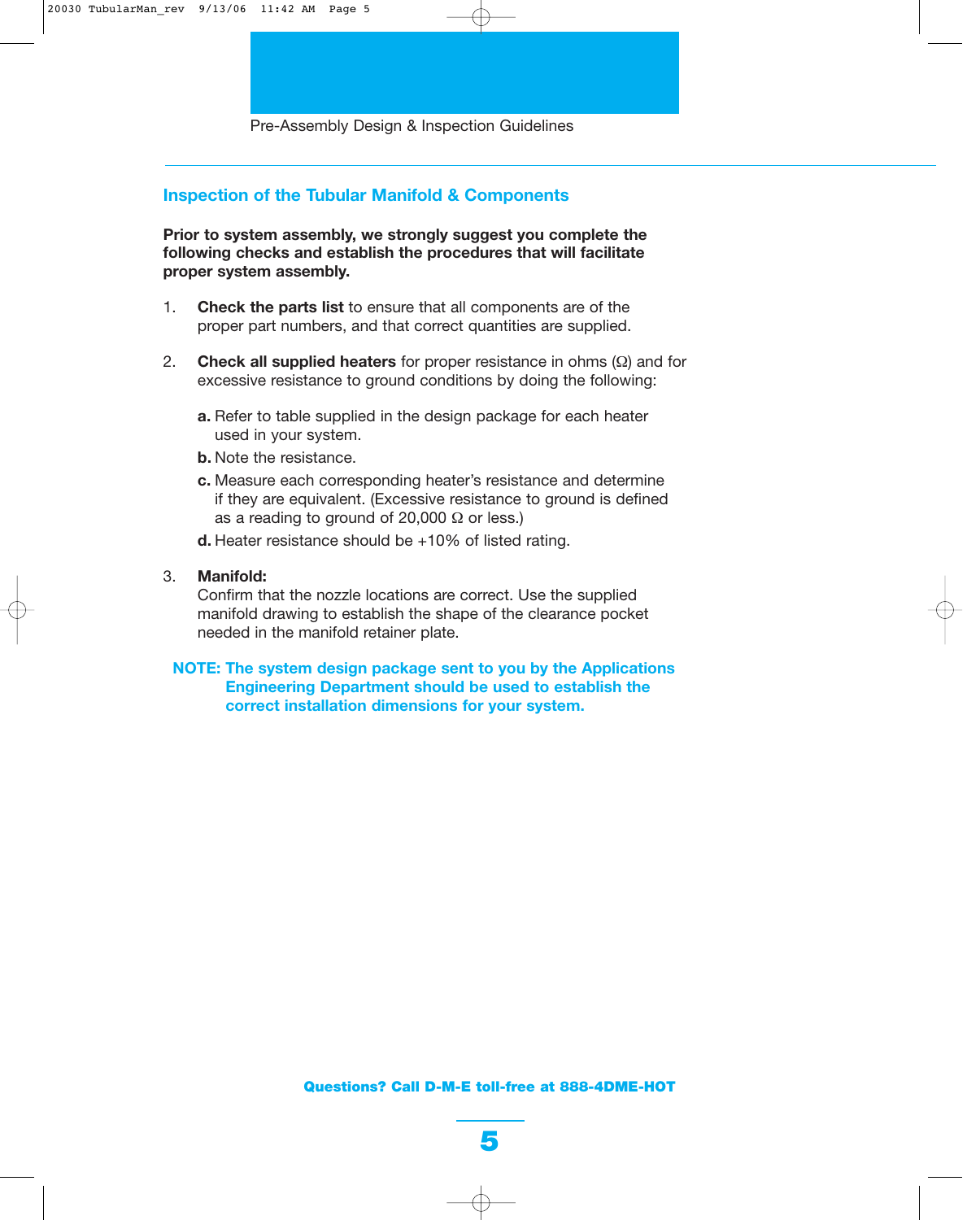### **Nozzle Plate**

(Customer to supply)

Note the dowel pin locations on your D-M-E–supplied print and transfer this information to your nozzle plate design.

Provide the adequate number and size water lines around nozzle locations and under the manifold shape.

Confirm the nozzle plate thickness is as specified on the supplied drawings. **This dimension is important because a change in plate thickness will affect the total stack up of the system and alter the machining dimensions of the nozzle counterbore (c-bore).**

Note the nozzle c-bore depth and transfer this value to your design. The nozzle plate should be specified in D-M-E #2 steel or an equivalent.

Provide a wire channel to protect and properly route wiring to the terminal box. **DO NOT run wire channels under the manifold, because manifold temperatures may cause wire damage.**

#### ➤ **Operational Hint**

*To prevent rotation during installation, key the nozzles before starting. This procedure will facilitate tip removal for replacement or clearing of foreign material from the nozzle tips once the system is assembled. The preferred method for keying nozzles used in D-M-E Package System Designs is included in the system design package supplied by the Applications Engineering Department. An alternate method may be used if the cavity contour is machined onto an extended length sprue-gate-style tip. We also strongly recommend that all systems incorporate the use of wire channels to properly route, as well as protect, system wiring.*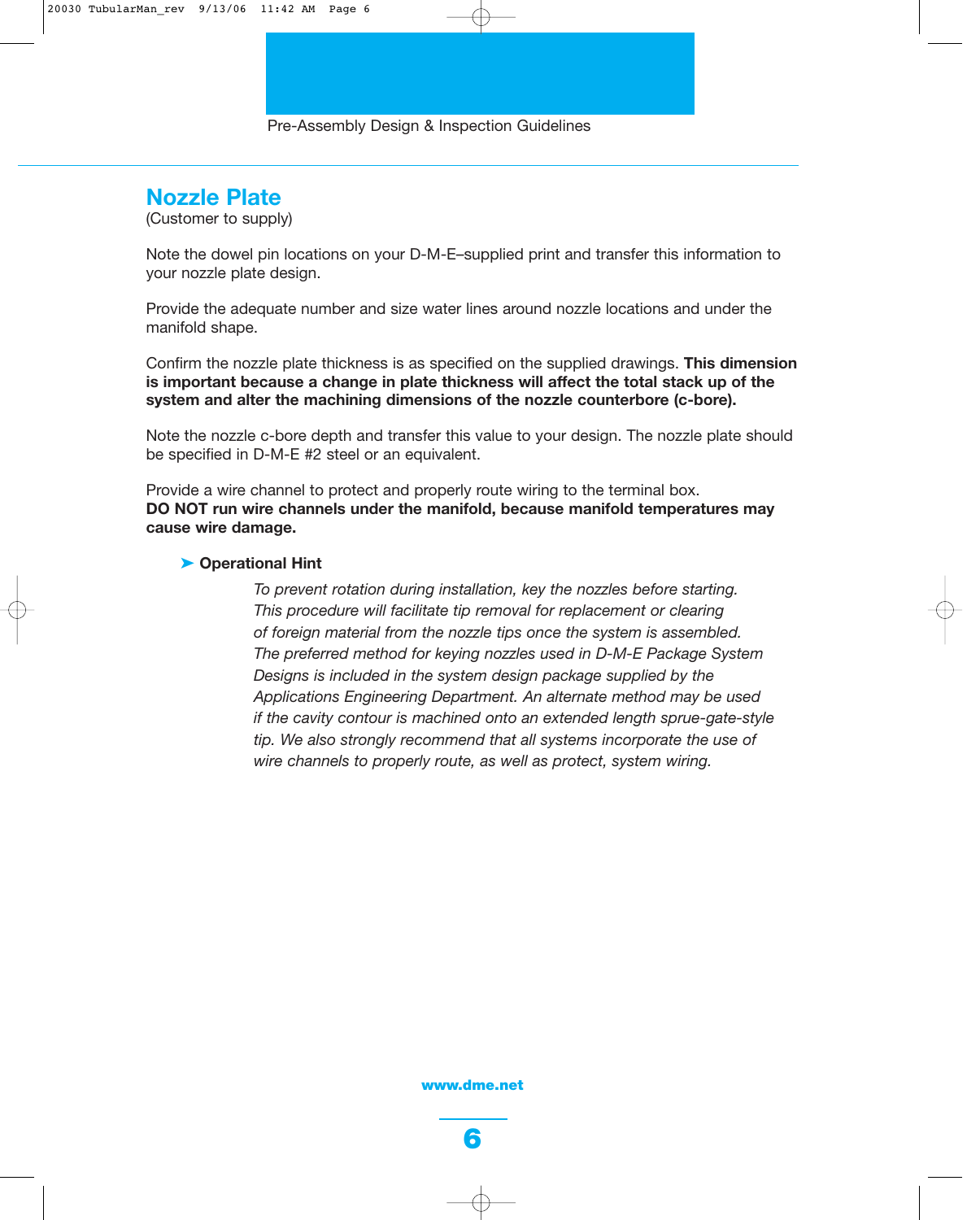# **Manifold Retainer Plate**

(Customer to supply)

The manifold retainer plate should encompass the entire manifold.

Provide adequate number and size water lines around manifold pocket.

The supplied drawing should be used to establish proper clearance around the manifold. **AGAIN, PROPER CLEARANCE IS CRITICAL.**

Location of the terminal mounting box must be determined. Attach the terminal mounting box to the mold following the directions given in the D-M-E catalog.

A slot (vent) should be cut from the clearance pocket located toward the bottom side of the manifold retainer plate. (Recommended size: 0.060 in. deep and 1.00 in. wide.)

The manifold retainer plate should be specified in D-M-E #2 steel or equivalent.

Finally, if necessary, provide proper clearance for nozzle heater leads in the underside of the manifold retainer plate.

### **CHECK AND MACHINE CLEARANCE FOR LOCATING RING FLANGE IF NECESSARY.**

### **Clamp Plate**

(Customer to supply)

Identify locations of upper support pads on the D-M-E–supplied print and transfer this information to your clamp plate design. These support pads will be mounted to the underside of the clamp plate.

Provide adequate number and size water lines over the manifold shape.

Transfer the matching machining dimension for the locating ring pocket from the supplied prints.

The clamp plate should be specified D-M-E #1 steel or equivalent.

**Questions? Call D-M-E toll-free at 888-4DME-HOT**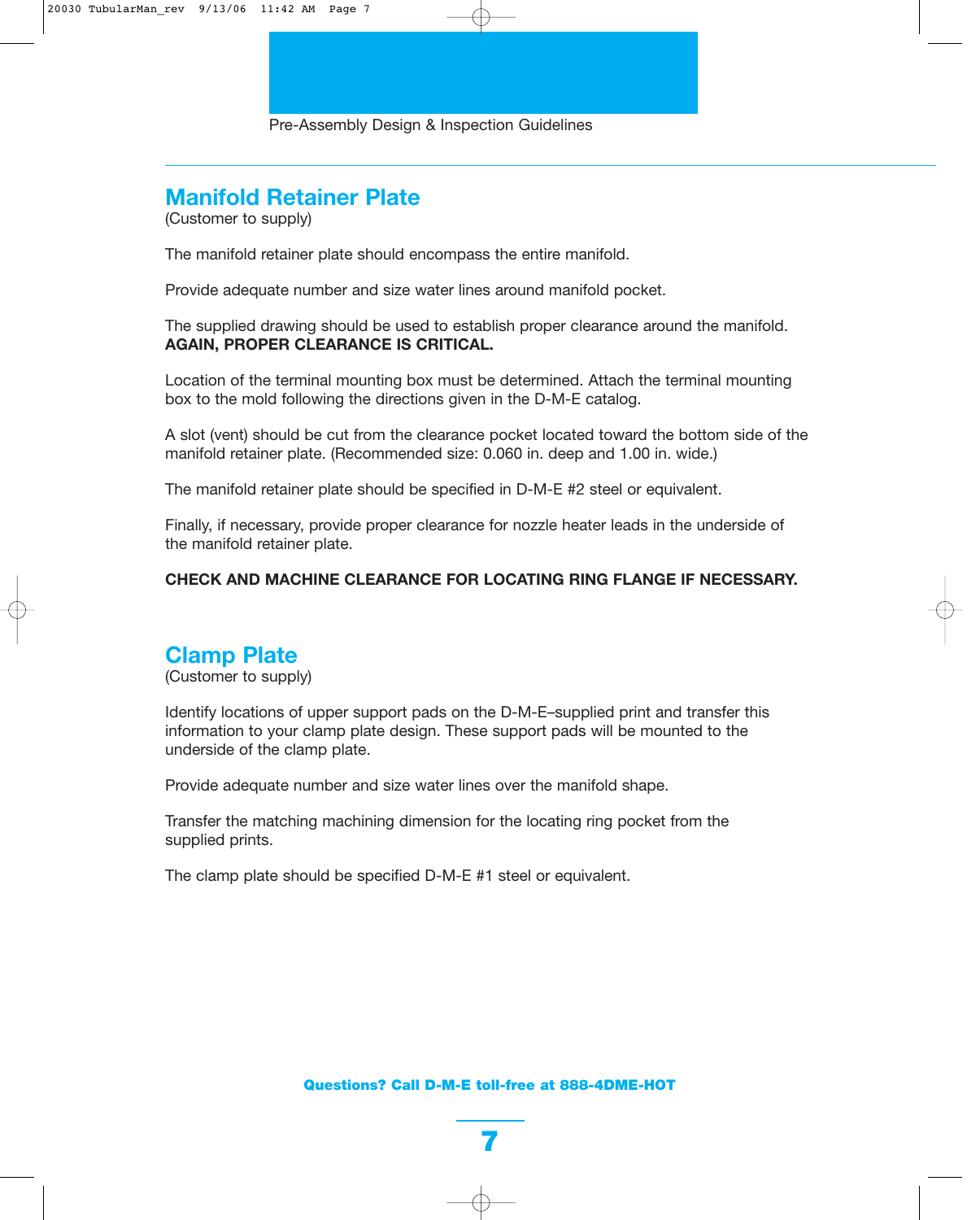System Assembly Guidelines

**Follow the steps and procedures outlined on the following pages to ensure proper system assembly. All dimensional checks should be recorded on the Master Inspection Sheet, on page 19, to assist documentation for quality control and quality assurance programs. This information also will help facilitate final assembly and future questions regarding this system. Use the charts on the following pages to record the system dimensions as assembled.**

### STEP 1. **Nozzle Measurements**

Check the "**A**" dimension of the nozzle assemblies to ensure this dimension is within specification and to establish a base for all other dimensions. Record the value (Figure 1) on the **Master Inspection Sheet** on page 19.

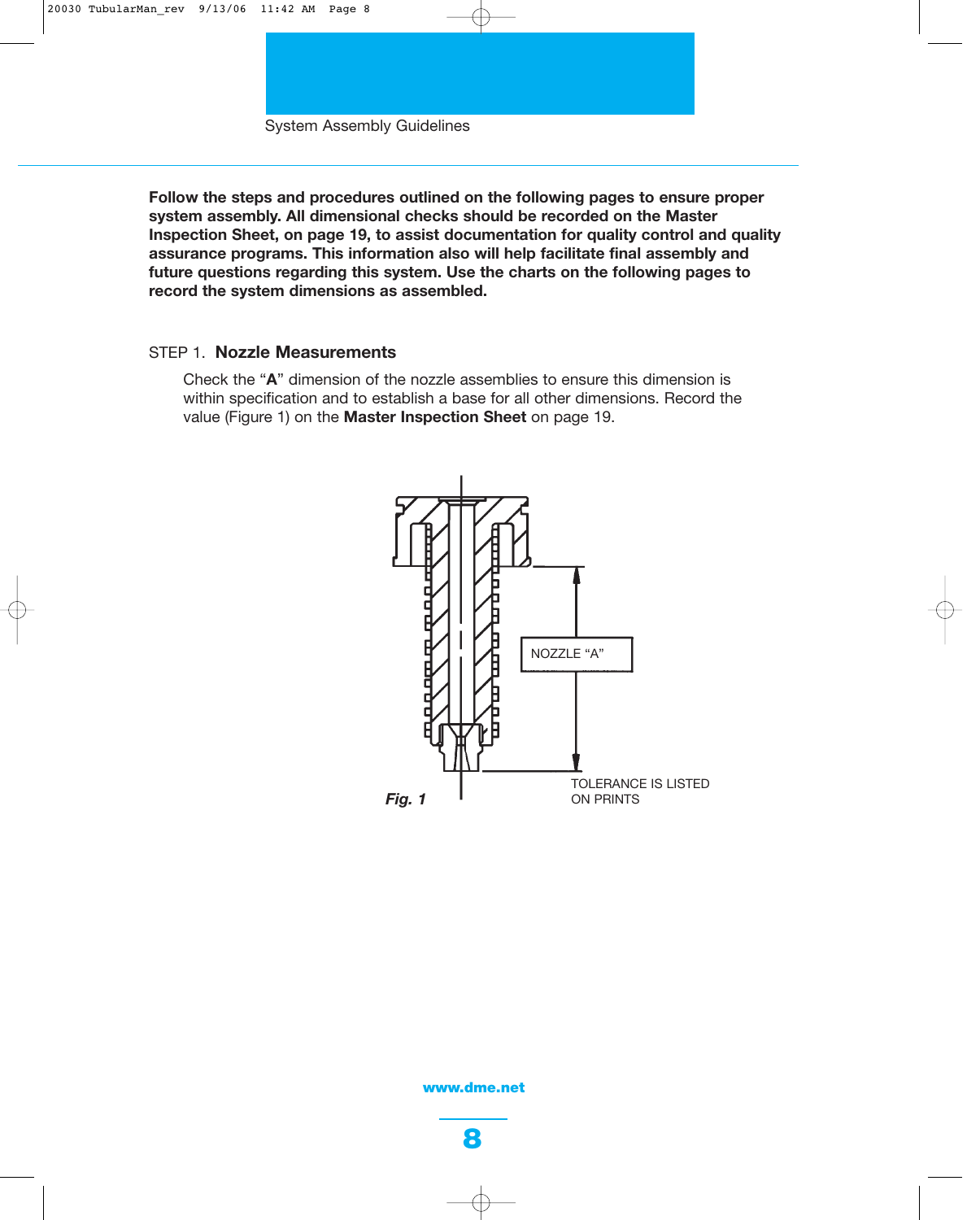### **Nozzle Plate**

#### STEP 2. **C-Bore Depth Measurement**

Inspect the nozzle plate that will house the nozzle bodies for flatness. Ensure the wire channels are free of any burrs and that all directional changes incorporate generous radii. All nozzle head counterbore depths (Figure 2) are to be +0.001 to –0.000 in. from the design dimension. Measure the counterbore in three locations to ensure flatness. Record this number as the "**B**" dimension on the **Master Inspection Sheet** on page 19.



### STEP 3. **Head Height**

Install the nozzles into their respective counterbores. **DO NOT INSTALL THE NOZZLE SEAL RINGS AT THIS TIME.** Check the height from the top of the nozzle head to the plate in which the nozzles are installed. Record these dimensions as "**C**" on the **Master Inspection Sheet** on page 19 (Figure 3).

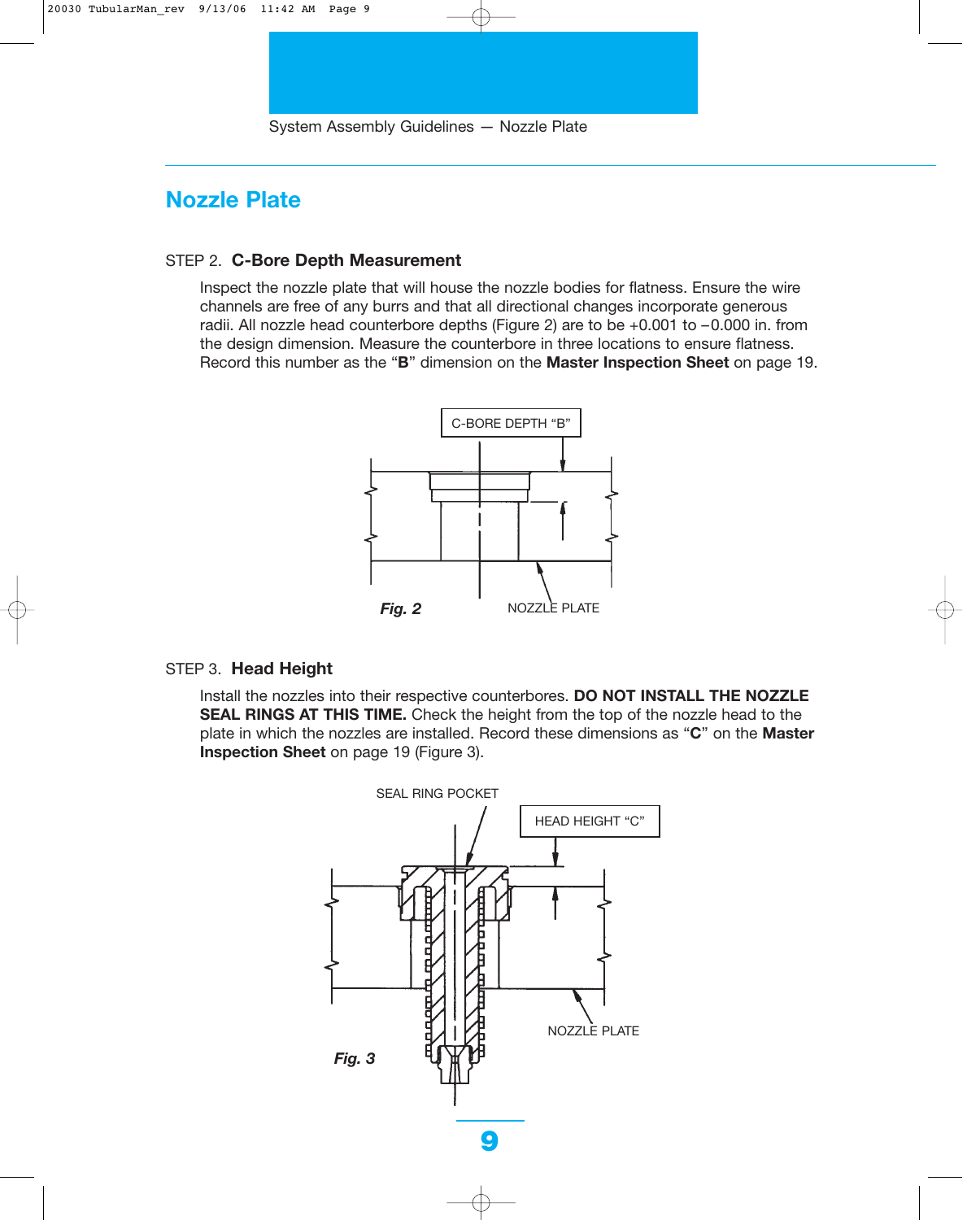### **Helpful Hints**

### STEP 4. **Grinding Support Pads**

If needed, size the **manifold center support** to a dimension of +0.000 to –0.001 in. to the height of the nozzle heads found in Step #4. Grind both sides of the center support pad to ensure parallelism. **(PLEASE NOTE: The support pads are manufactured from a non-magnetic material. Fabricate a fixture plate to the grinder.)** Record this dimension where indicated on the **Master Inspection Sheet** on page 19.

**NOTE: Mark the nozzle bodies on their outer diameter with the location in which they will be installed. Pay particular attention to systems that utilize different length nozzles. On multi-cavity molds, the marked number will normally reflect the cavity number, which in turn will match the temperature control zone number. Each nozzle counterbore should be numbered with its appropriate location. Use the "0" corner as a location reference.**

**With each manifold and component system, D-M-E supplies a wiring diagram indicating probable locations. If the supplied diagram does not suit your needs, it is important that the diagram be remarked or a new diagram be made. A copy of the revised wiring diagram should be forwarded to the Applications Engineering Department to keep the system file current. This will facilitate troubleshooting any problems that might arise at a later time.**

### STEP 5. **Properly Position the Manifold using Two Dowel Pins**

The first dowel will be located at the center of the manifold. Install this tubular dowel through the center support pad. The second dowel location normally will be positioned at one of the manifold ends. The end location will be machined in the form of a slot, which will allow for expansion of the manifold when it reaches operating temperature. The length of these dowel pins should be 0.060 in. less than the combined depths of their installation holes in the nozzle (or "**A**" plate) and the manifold, plus the height of the center support pad determined in Step #6. The 0.060 in. dimension ensures that the dowels do not hold the manifold off the nozzles. **The use and proper location of these dowels is important to ensure nozzle drop locations line up accurately with the nozzle flow channel holes.** Install dowel pins and check that their height meets the above criteria.

#### STEP 6. **Check the Manifold Thickness**

Record this dimension as "**H-1**" on the **Master Inspection Sheet** on page 19. *(Do not include the heater cover plates in this measurement.)* Next, test-fit the manifold block over the nozzles and dowel pins, making sure that the manifold lies flat across the nozzles with no rocking motion.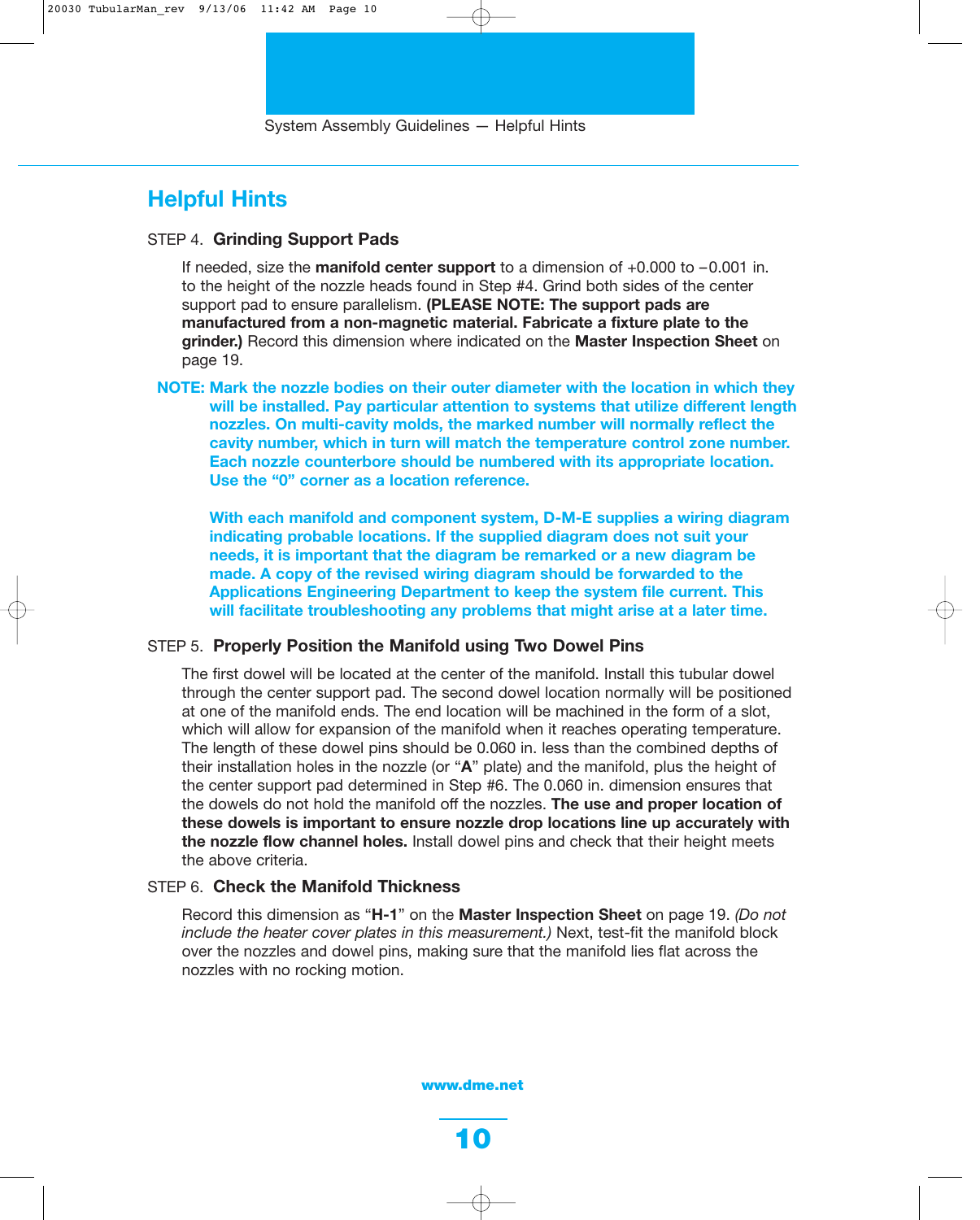### STEP 7. **Establish the "D" Dimension**

Establish the "**D**" dimension by adding the average "**C**" dimension to the "**H-1**" manifold thickness. Record this dimension on the **Master Inspection Sheet** on page 19 (Figure 4).



### STEP 8. **Check the Retainer Plate Thickness**

Before installing the manifold retainer plate, check and record the thickness of the retainer plate. Record this dimension as "**E**" on the **Master Inspection Sheet** on page 19. Carefully install the manifold retainer plate taking care not to pinch any wiring. Check for proper clearance around the perimeter of the manifold to the manifold retainer plate, and also around the manifold heater termination areas.

**NOTE: If the c-bore depth "B" is less than "X" it will be necessary to machine a slot the difference between "B" and "X" in the manifold retainer plate to clear the nozzle heater leads.**

|--|--|

| <b>NOZZLE SERIES</b>   | "X" DIM | "Y" NIM |  |  |
|------------------------|---------|---------|--|--|
| 250                    | .500    |         |  |  |
| 375                    | .625    | 3.500   |  |  |
| 625                    | .625    |         |  |  |
| <b>GATE MATE 4</b>     | .500    |         |  |  |
| <b>JUMBO GATE MATE</b> | .625    | 4.250   |  |  |



**Questions? Call D -M -E toll-free at 888-4DME-HOT**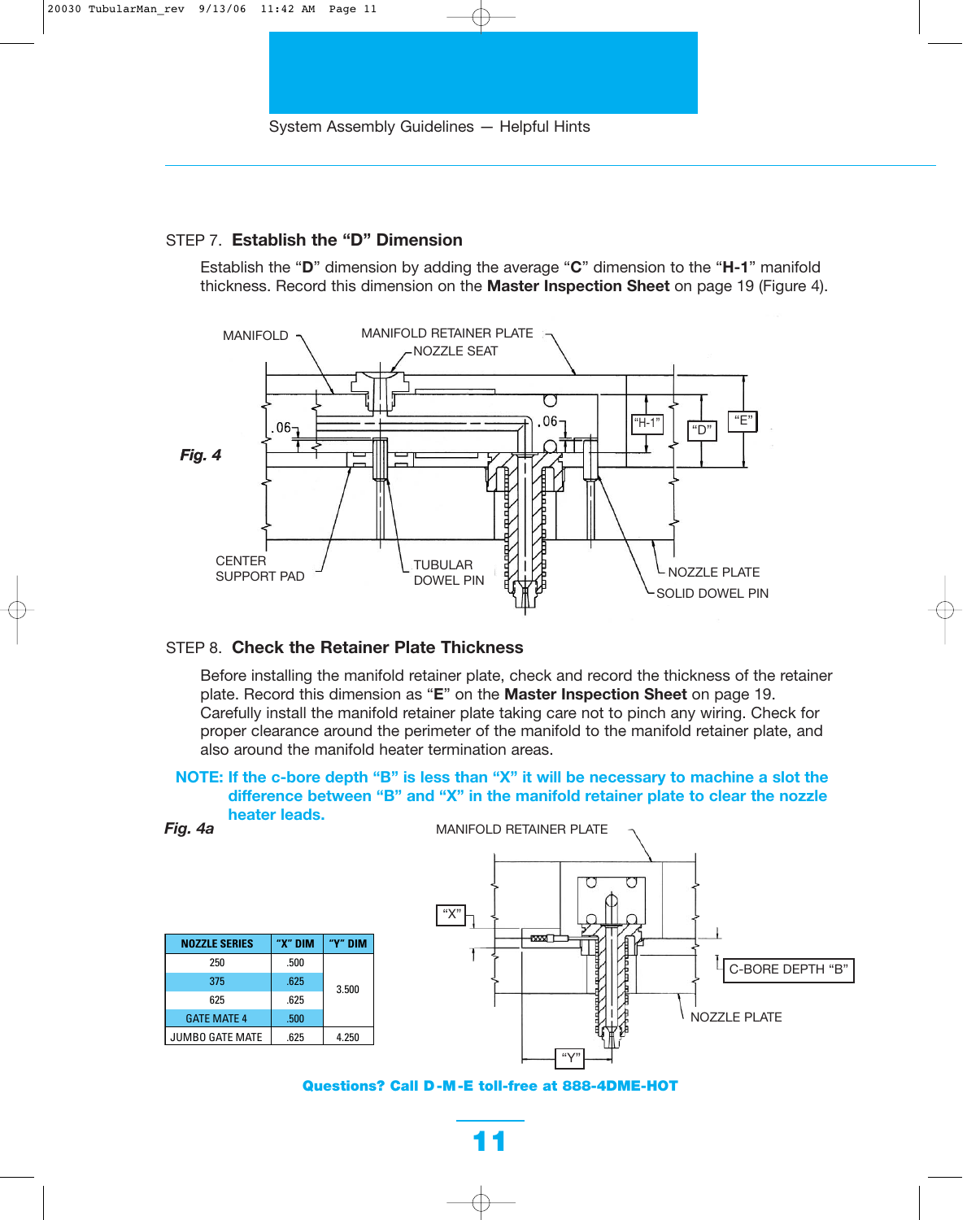# **Preparing for Final Assembly**

### STEP 9. **Size and Install Upper Support Pads**

Size and install the upper support pads into the underside of the clamp plate. **(PLEASE NOTE: The upper support pads are manufactured from a non-magnetic material. Fabricate a fixture to the grinder to hold the support pad.)** This dimension will be the difference between the "**E**" dimension minus the "**D**" dimension minus cold clearance. Record this as dimension "**SP**" (Figure 5) on the **Master Inspection Sheet** on page 19.

**NOTE: Use the following formula to determine cold clearance: "H-1" x .0000063 x (process temp. – 68˚F) – .003 = Total Cold Clearance "H-1" = manifold thickness. Do not include heater covers in this measurement.**

#### STEP 10. **Test Fit Clamp Plate**

Test fit the clamp plate to check interference between upper support pads and any manifold components or wiring. Check and record the "**Z**" dimension (Figure 5) on the **Master Inspection Sheet** on page 19. **THIS DIMENSION SHOULD FALL WITHIN ±0.001 in. OF EACH OTHER.** Remove the clamp plate and inspect the manifold area. Remove the retainer plate and set it aside temporarily.

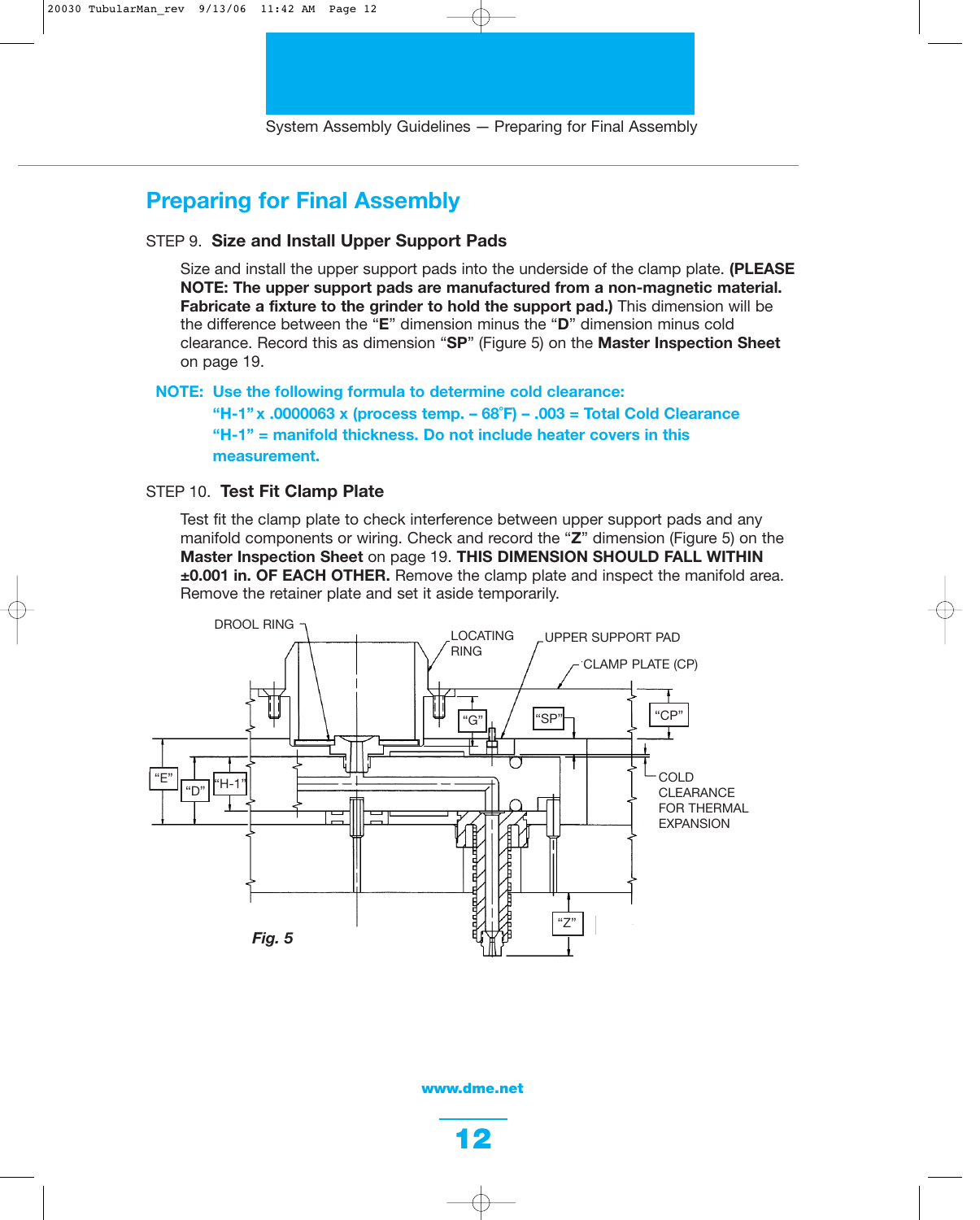### STEP 11. **Prepare to Install Seal Rings**

Next remove the manifold, taking care to protect wiring, and prepare to install seal rings into the head of the nozzles. Check to see that all nozzles and their locations are properly marked. Mark all nozzles, manifold power, and thermocouple leads to ensure proper connection into the system terminal box. At this time, it is possible to wire-up the nozzle assemblies to the power and thermocouple connectors. Refer to the **Wiring Guidelines** provided in this manual (beginning on page 14) for further assistance.

### STEP 12. **Install Seal Rings and Manifold**

Clean seal ring counterbores, **INSTALL SEAL RINGS**, and then carefully install the manifold into position without displacing the seal rings from their locations. It is now time to wire-up the power and thermocouple leads to the proper connectors. Clean and install the manifold retainer plate. **DO NOT PINCH WIRING**. Clean and install the top clamp plate. Then torque down the bolts that tie the top clamp plate to the nozzle plate using the torque values specified on the system design drawing.

### STEP 13. **Install Drool Ring and Locating Ring**

Determine the locating ring cut-off dimension "**G**" (Figure 5). Measure down from the surface of the locating ring flange to the nozzle seat flange on which the drool ring rests. Subtract 0.010 in. and record this dimension as "**G**" on the **Master Inspection Sheet** on page 19. Machine the locating ring skirt length to this dimension. Finally, install the drool ring and locating ring onto the top clamp plate. **Check and machine for locating ring flange if necessary.**

### **Final Assembly**

### STEP 14. **Fasten Clamp Plate to Mold**

Carefully assemble the clamp plate to the remainder of the mold. **USE CAUTION** to avoid pinching any of the system wiring.

- Install all assembly screws and torque down as required.
- Recheck all wiring for continuity.
- Bench test the unit.

**Questions? Call D -M -E toll-free at 888-4DME-HOT**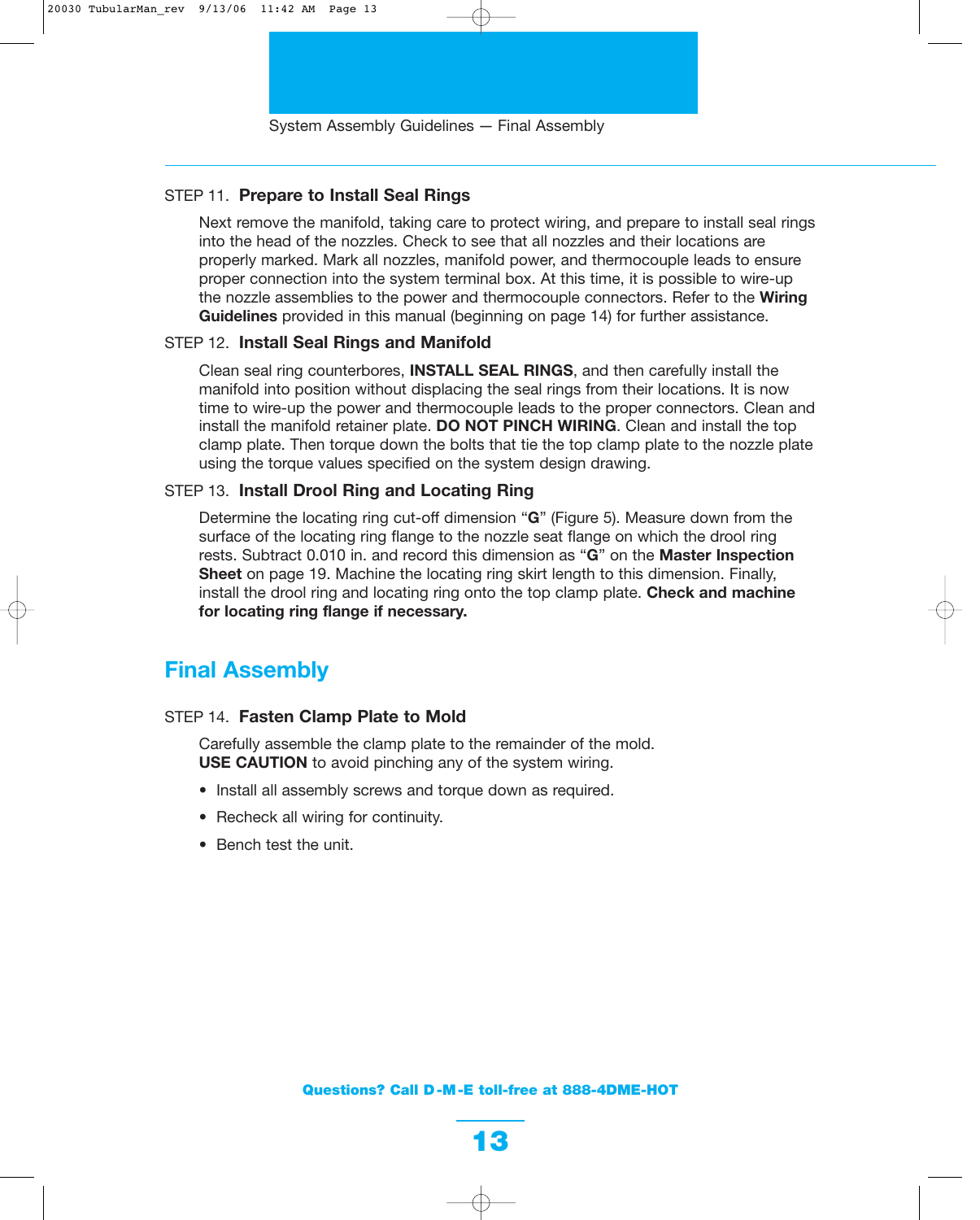# **Tubular Manifold & Components Wiring Guidelines**

### **1. Ground Connection**

A ground connection must exist between the hot runner system (mold base) and the temperature control system. This is accomplished via the D-M-E mold power cable, which contains a ground wire (green) provided on the connector.

### **TO PREVENT ELECTRICAL SHOCK AND ENSURE PERSONAL SAFETY, THE GROUNDING WIRE SHOULD BE CONNECTED TO THE MOLD BASE OR THE TERMINAL BOX ITSELF**.

#### **2. Power and Thermocouple Connector Placement**

Do not place the mold's power or thermocouple plugs in any area where they will be exposed to extreme temperature or humidity.

### **3. Confirm Zone Numbering with Respect to Cavity Numbers**

#### **4. Wire Channels**

Use wire channels to ensure that wiring for nozzle and manifold (including thermocouples) is routed away from the manifold. Use retainer clips to hold the wiring in the channels to prevent wires from being cut or pinched during final assembly.

### **5. Recheck Resistances of Heaters and T/Cs**

Compare to previous results. If values are different, troubleshoot the system. Record these values on the **Master Inspection Sheet** on page 19, and compare to those values provided on your design.

### **6. Adding Additional Wire to Nozzle Heater Leads**

If additional lead length is required, use the same type of wire. Where the connection is made, a non-insulated butt connector should be used and taped over with a hightemperature insulating tape. Be sure to test all connections before final assembly.

### **7. Adding Additional Wire to Thermocouple Leads**

If additional lead length is required, use only type "J" thermocouple wire (positive [+] white, negative [–] red). The wire should be double-length stripped, folded for proper silver-solder connection, and taped over with a high-temperature insulating tape.

### **NOTE: In the event that multiple zones are ganged together to minimize the required number of control zones, it will be necessary to use one pair of thermocouple wires per ganged set of nozzles. Run other thermocouple leads into the terminal box, insulating and identifying each for use as spares if required at a later date.**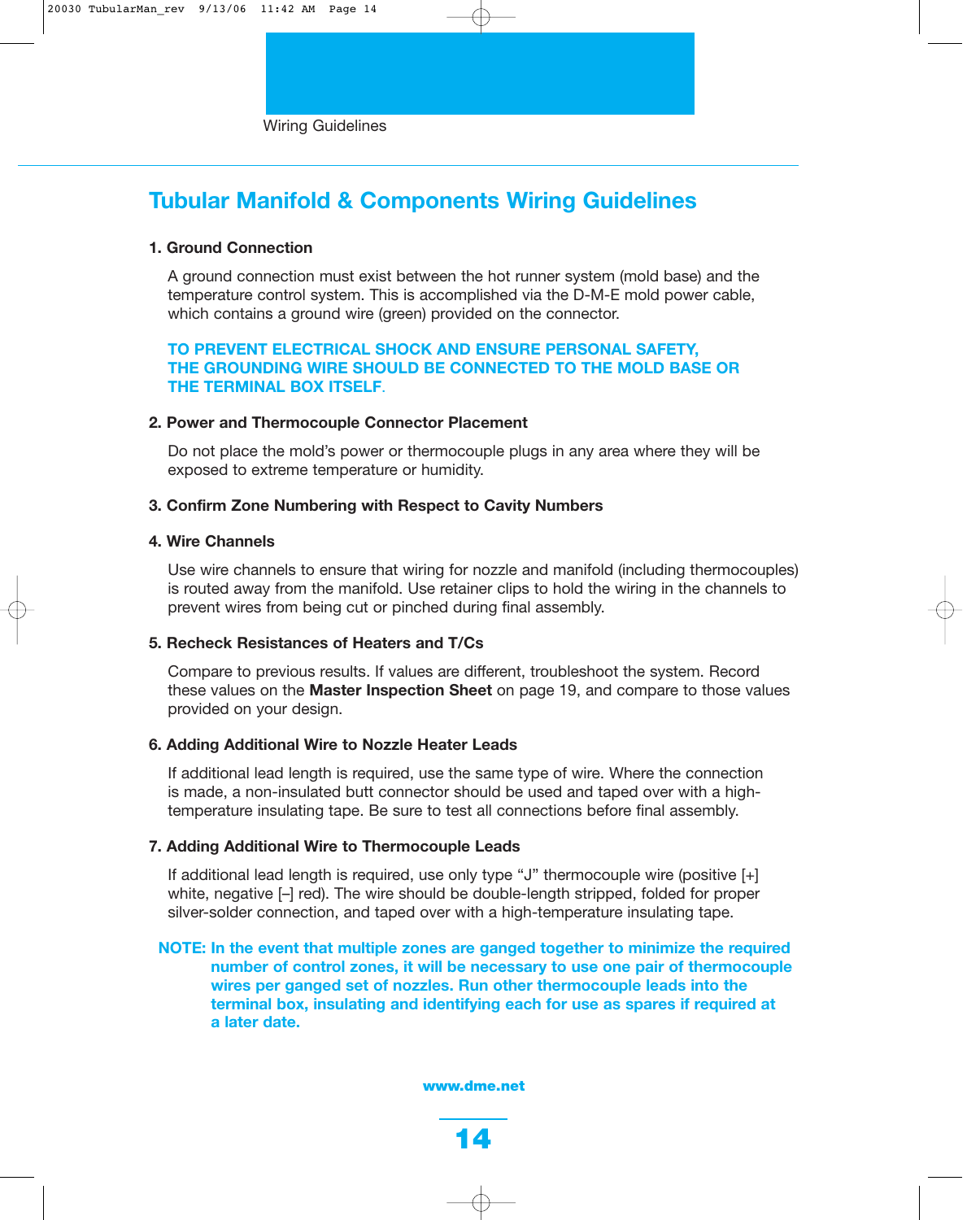#### Wiring Diagram

## **Wiring Diagram for the D-M-E Hot Runner System & Smart Series®/G-Series Mold Connectors**



**Questions? Call D-M-E toll-free at 888-4DME-HOT**

**15**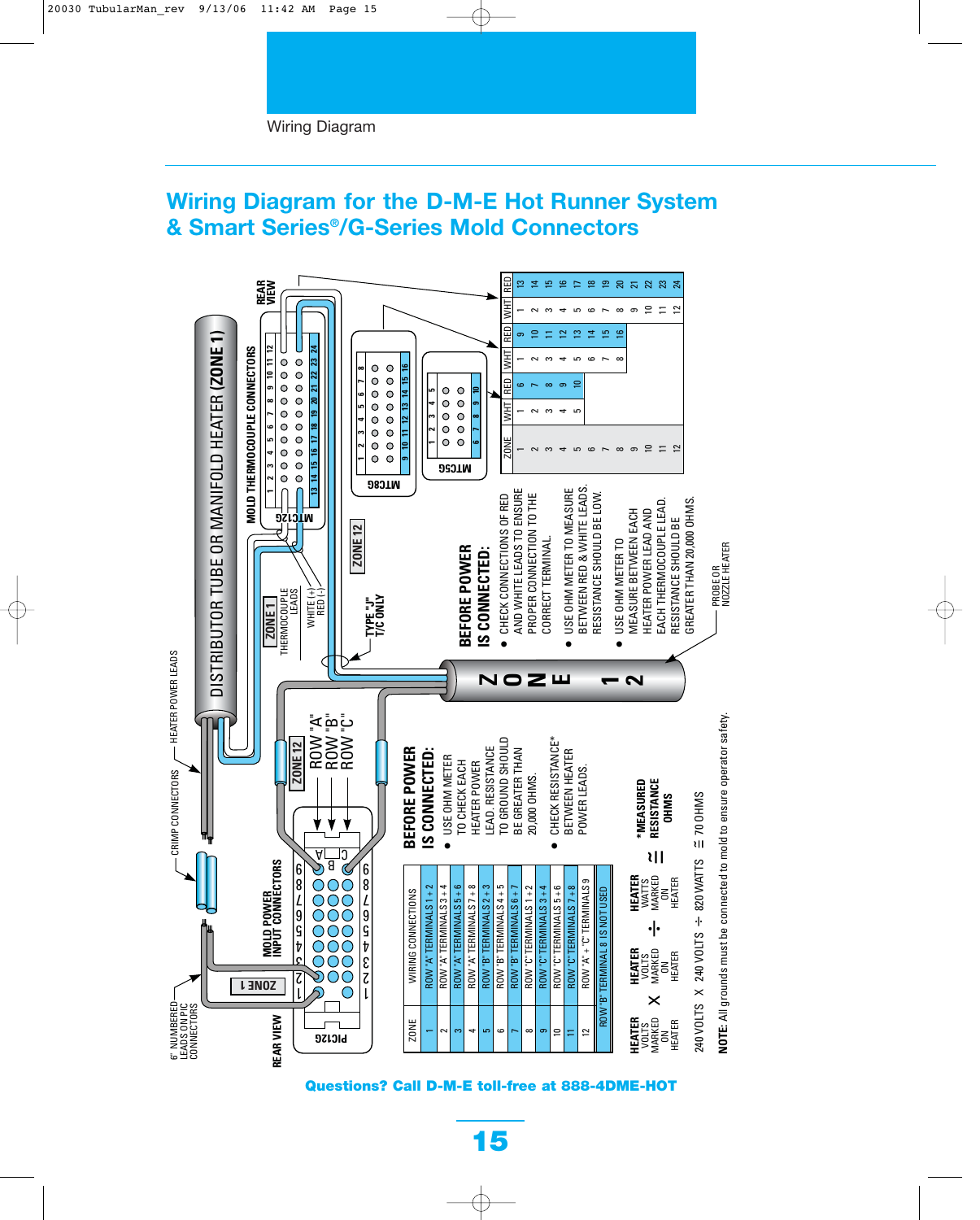## **Instructions Prior to Installation of the Hot Runner System**

### **Perform the following checks before installing the hot runner system into the press.**

- 1. With the system properly grounded, execute an electrical check of each control zone for both power and thermocouple connections. Check the heater leads for continuity. The resistance checked to ground of all heater leads must be greater than 20,000 ohms (20 KW).
- 2. Check each thermocouple circuit for continuity. It is also important to check for continuity between thermocouples and heater elements. **There should be no circuit between the heater element and the thermocouple.**
- 3. Bench test the unit with the temperature controller set at 300°F. Ensure all heaters come up to the desired set point. If desired set point is not reached, troubleshoot the system.
- 4. When the mold is installed in the press and all water connections are made, plug the power and thermocouple cables into the mold terminal box.
- 5. Set the temperature controller to the correct processing temperature for the material being molded. This value is usually 25 – 50°F higher than front barrel temperature setting.

### ➤ **Operational Hint**

*Allow all heaters to go through a moisture dryout process.*

- 6. Bring the system up to the correct processing temperature. Turn on mold water (cooling) and close the mold. Extremely cold water is not necessary. Water temperature of 100°F should keep the "**A**" side of mold from expanding at a different rate than the "**B**" side of the mold.
- 7. When the hot runner system has reached set point and is normalized, the D-M-E temperature controllers will show a green light in the center of the deviation light display.
- 8. Make sure that the machine nozzle orifice is as large as, but not larger than, the nozzle seat orifice on the manifold. This will allow maximum throughput to the hot runner molding system and the mold cavities.
- 9. Be certain that the nozzle radius on the machine barrel matches the nozzle seat radius on the manifold to prevent drooling. This should ensure a leak-proof seal.
- 10. Purge the barrel to ensure stable material enters the manifold.
- 11. Move the machine nozzle into position against the manifold nozzle seat.

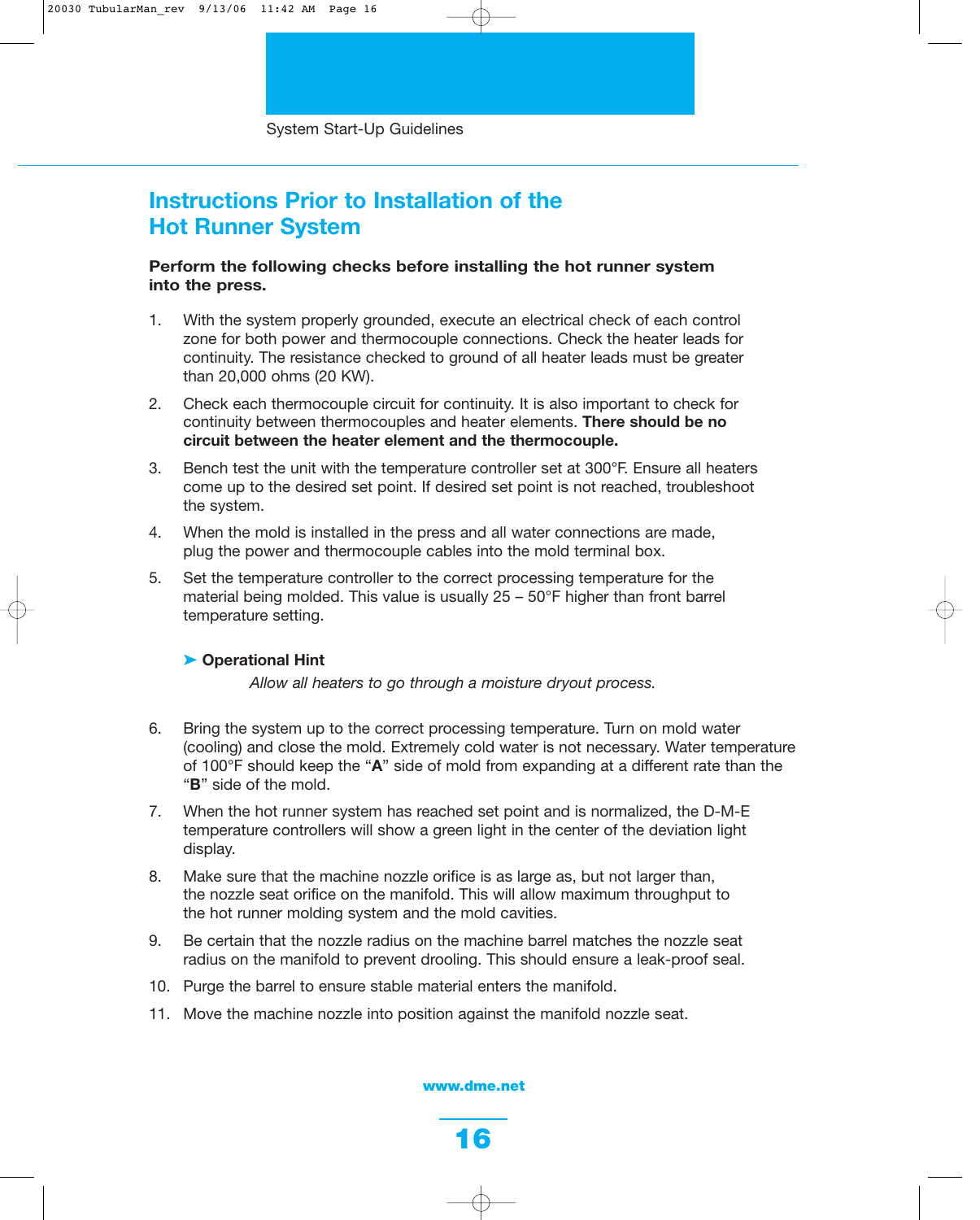# **Manifold Filling Procedures**

- 1. Ensure that the machine's nozzle tip is properly seated on the manifold nozzle seat.
- 2. Set machine back pressure to 300 500 psi.
- 3. Run the extruder until material flows through all nozzle orifices (gates). Run for an additional 5 –15 seconds. Then clear gates and all mold surfaces of material. If the machine nozzle will not stay against the tool, see "*Notes & General Comments*" following these instructions.
- 4. Move the sled back and decrease back pressure to normal setting.
- 5. Set decompression/suck back at a minimum 0.500 in. to control drool.
- 6. Set molding parameters.
- 7. Move sled forward.
- 8. Start the molding process.
- 9. Check the system for leaks.

## **Notes & General Comments**

- If the system will not start up, throttle down or shut off water to the "**A**" plate. Water to the nozzle plate should remain on.
- If the machine will not extrude with the tool open, close the tool, jog the screw forward, open the tool, close the tool, and jog the screw forward again.
- If the machine nozzle will not stay against nozzle seat, PROCEED WITH CAUTION. Set injection forward pressure to 200 psi. Set injection speed to slow, making sure the system is up to temperature. Move the sled into the tool and cautiously jog injection forward until material flows through gates. If necessary, raise the injection pressure in steps up to, but not exceeding, 500 psi. Clear gates and all mold surfaces of material. Finally, start the molding process.

**NOTE:** *Never* **inject plastic through the hot runner system with the mold open.**

# **Front-load Wrenches**

| <b>ITEM NO.</b>    | <b>SERIES</b>   |
|--------------------|-----------------|
| <b>GATF MATF 4</b> | <b>WRE 0007</b> |
| 250                | <b>WRE 0010</b> |
| 375                | WRF 0013        |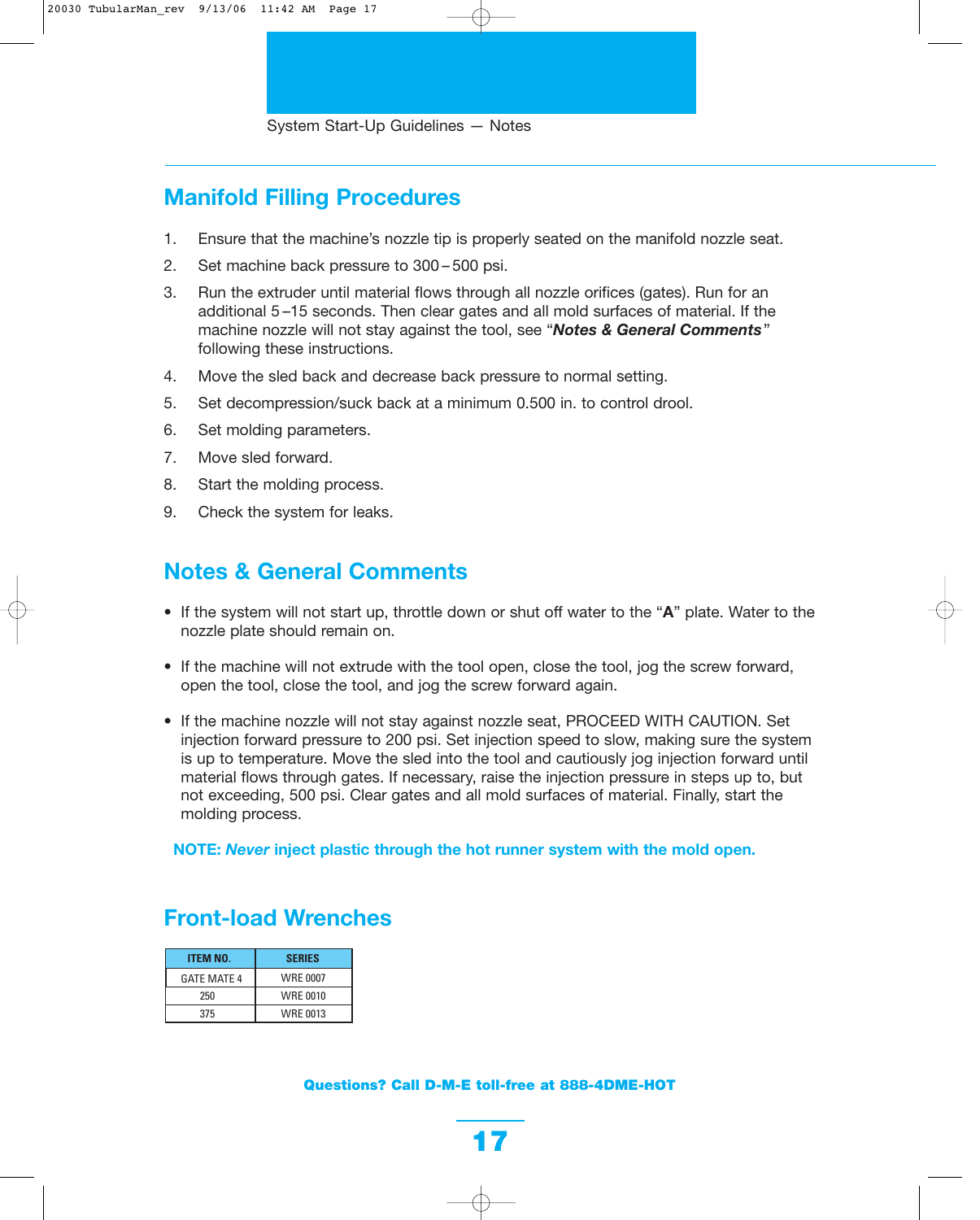## **CAUTIONS!!!**

### *MAKE SURE YOU WEAR PROPER SAFETY EQUIPMENT SUCH AS GLOVES AND FACE SHIELD AT ALL TIMES.*

NEVER USE A TORCH TO OPEN FROZEN-OFF GATES. THIS MAY DAMAGE TIPS, GATE DETAIL, OR THE MOLD ITSELF.

IF YOU INSERT ANYTHING INTO THE GATE OR TIP TO CLEAR IT, YOU MUST FIRST BACK THE MACHINE NOZZLE AWAY FROM THE TOOL. CHECK FOR DROOL OUT THE BACK OF THE MANIFOLD BEFORE YOU START. DROOL HERE WILL INDICATE LITTLE OR NO PRESSURE IN THE MANIFOLD.

NEVER INJECT ANY HOT RUNNER SYSTEM WITH HIGH INJECTION PRESSURE WHEN THE MOLD IS OPEN.

DURING THE FIRST 15 MINUTES OF OPERATION, CHECK SYSTEM FOR LEAKS. **LOSS OF SHOT SIZE COULD BE AN INDICATION OF LEAKAGE.**

CHECK TO SEE THAT ALL COOLING FANS ARE OPERATING IN TEMPERATURE-CONTROL MAIN FRAMES.

INPUT VOLTAGE TO THE MAIN FRAME SYSTEM **MUST NOT BE LESS THAN 208 VAC.**

VOLTAGES LESS THAN 240 VAC WILL REQUIRE AN EXTENDED TIME TO BRING THE SYSTEM UP TO ITS PROPER OPERATING TEMPERATURE. LOWER VOLTAGES DECREASE EFFECTIVE WATTAGE. **FOR EXAMPLE: AT 208 VAC, THE EFFECTIVE WATTAGE IS 28% LESS THAN THAT AT 240 VAC.**

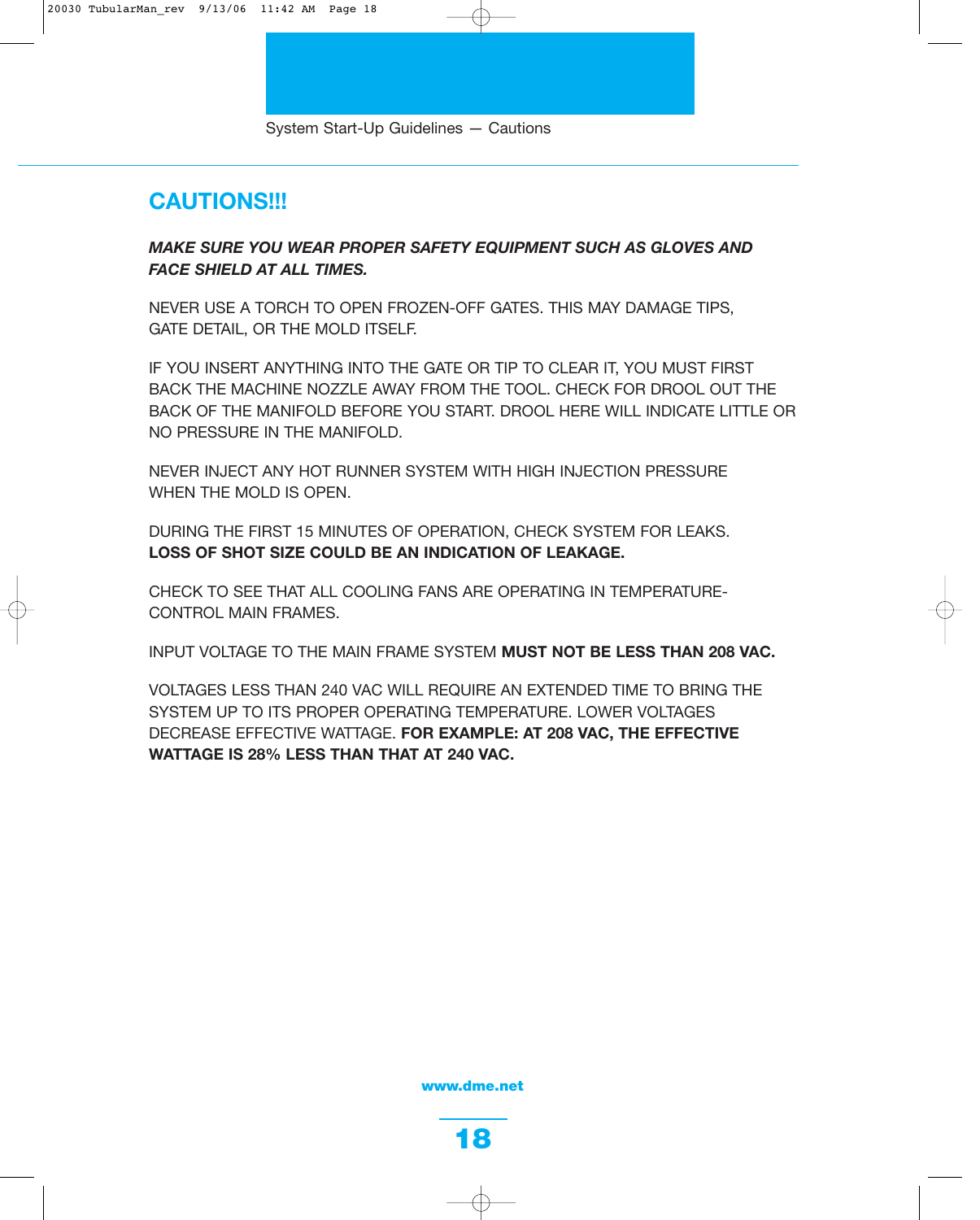# **Master Inspection Sheet for the D-M-E Tubular Manifold & Components System**

*ONCE THIS FORM IS COMPLETED, PLEASE FAX TO D-M-E AT (248) 544-5707*

| <b>DROPS</b>                                                          | <b>NOZZLE DIMENSIONS</b> |   |                                     |          | <b>HEATER &amp; THERMOCOUPLE</b><br>(T/C) OHM MEASUREMENT: |        |     |
|-----------------------------------------------------------------------|--------------------------|---|-------------------------------------|----------|------------------------------------------------------------|--------|-----|
| A                                                                     |                          | B | $C^*$                               | $D^{**}$ | Z                                                          | Heater | T/C |
| Nozzle #1                                                             |                          |   |                                     |          |                                                            |        |     |
| Nozzle #2                                                             |                          |   |                                     |          |                                                            |        |     |
| Nozzle #3                                                             |                          |   |                                     |          |                                                            |        |     |
| Nozzle #4                                                             |                          |   |                                     |          |                                                            |        |     |
| Nozzle #5                                                             |                          |   |                                     |          |                                                            |        |     |
| Nozzle #6                                                             |                          |   |                                     |          |                                                            |        |     |
| Nozzle #7                                                             |                          |   |                                     |          |                                                            |        |     |
| Nozzle #8                                                             |                          |   |                                     |          |                                                            |        |     |
| Nozzle #9                                                             |                          |   |                                     |          |                                                            |        |     |
| Nozzle #10                                                            |                          |   |                                     |          |                                                            |        |     |
| Nozzle #11                                                            |                          |   |                                     |          |                                                            |        |     |
| Nozzle #12                                                            |                          |   |                                     |          |                                                            |        |     |
| Nozzle #13                                                            |                          |   |                                     |          |                                                            |        |     |
| Nozzle #14                                                            |                          |   |                                     |          |                                                            |        |     |
| Nozzle #15                                                            |                          |   |                                     |          |                                                            |        |     |
| Nozzle #16                                                            |                          |   |                                     |          |                                                            |        |     |
| * Head Height                                                         |                          |   | ** Average "C" plus "H-1" dimension |          |                                                            |        |     |
| <b>ASSEMBLY DATE</b>                                                  |                          |   | <b>D-M-E QUOTE NO.</b>              |          | <b>ASSEMBLED BY</b>                                        |        |     |
| <b>MANIFOLD "H-1" THICKNESS</b><br><b>CENTER SUPPORT HEIGHT</b>       |                          |   |                                     |          |                                                            |        |     |
| <b>MANIFOLD RETAINER PLATE THICKNESS "E"</b><br><b>DIMENSION "SP"</b> |                          |   |                                     |          |                                                            |        |     |
| <b>LOCATING RING CUT-OFF DIMENSION "G"</b>                            |                          |   |                                     |          |                                                            |        |     |

### **Questions? Call D-M-E toll-free at 888-4DME-HOT**